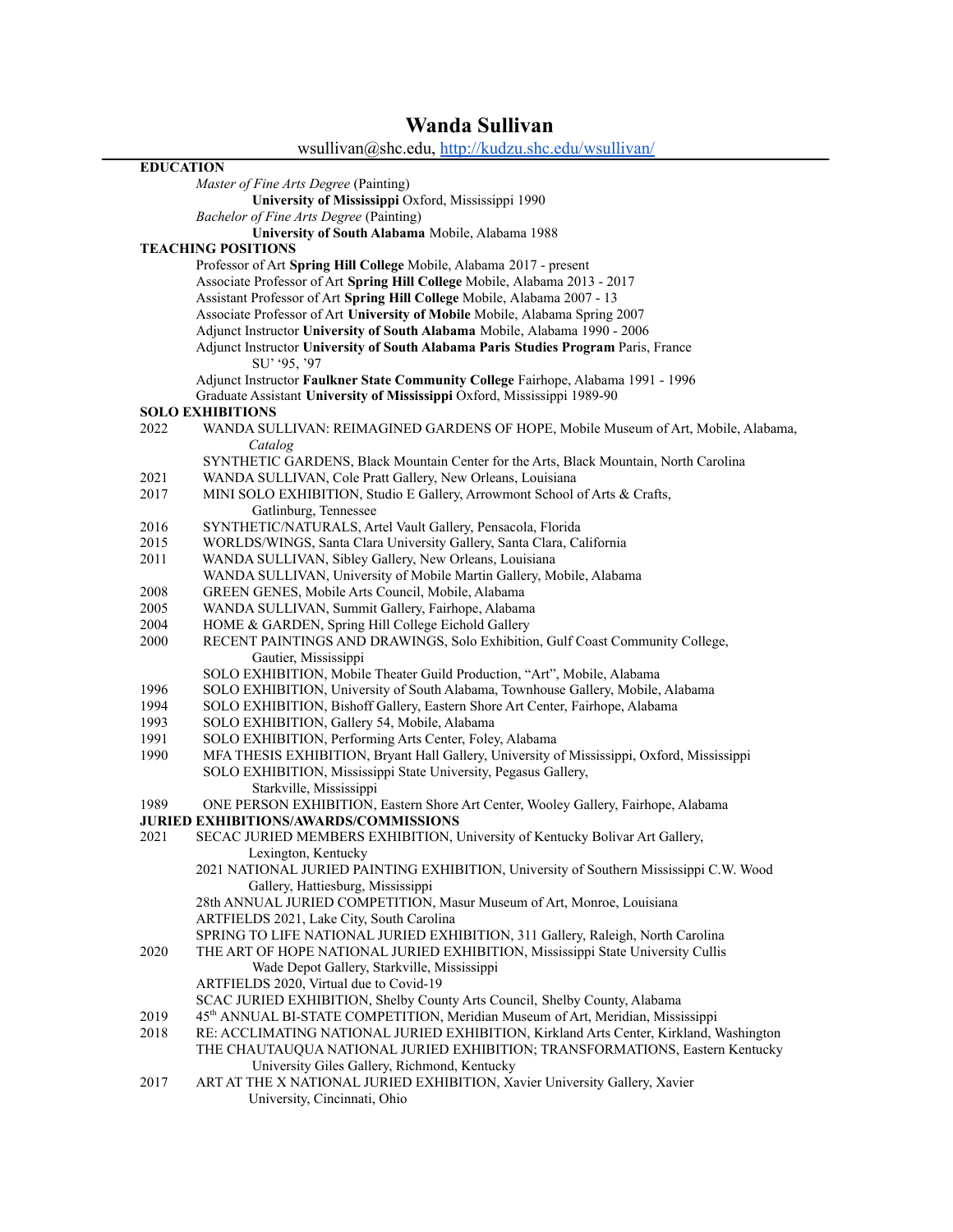|      | WICHITA NATIONAL ALL MEDIA EXHIBITION, Mark Arts Mary R. Koch Art Gallery,                                                 |
|------|----------------------------------------------------------------------------------------------------------------------------|
|      | Wichita, Kansas                                                                                                            |
|      | VALDOSTA NATIONAL JURIED EXHIBITION, Dedo Maranville Fine Arts Gallery, Valdosta State                                     |
|      | University, Valdosta, Georgia<br>ART: WORK-BAAE ANNUAL EXHIBITION, Mobile Museum of Art, Mobile, Alabama                   |
|      | SYNTHETIC/NATURALS, Solo Exhibition, Artel Vault Gallery, Pensacola, Florida<br>2016                                       |
|      | 2 <sup>nd</sup> ALABAMA NATIONAL BIENNIAL, Sella-Granata Art Gallery, Tuscaloosa, Alabama,                                 |
|      | Honorable Mention Award                                                                                                    |
|      | SECAC JURIED EXHIBITION, Hollins University Eleanor D. Wilson Museum of Art,                                               |
|      | Roanoke, Virginia, Honorable Mention Award                                                                                 |
|      | FACULTY DEVELOPMENT GRANT, Spring Hill College, Mobile, Alabama                                                            |
|      | NATIONAL SMALL OIL PAINTING EXHIBITION, Wichita Center for the Arts,                                                       |
|      | Wichita, Kansas                                                                                                            |
|      | 43rd ANNUAL BI-STATE COMPETITION, Meridian Museum of Art, Meridian, Mississippi,                                           |
|      | Merit Award                                                                                                                |
|      | ART: BAAE ANNUAL EXHIBITION, Mobile Museum of Art, Mobile, Alabama                                                         |
| 2015 | NUMBERS: ART OF THE SOUTH JURIED EXHIBITION, Memphis College of Art,                                                       |
|      | Hyde Gallery, Memphis, Tennessee                                                                                           |
|      | 42 <sup>nd</sup> ANNUAL BI-STATE COMPETITION, Meridian Museum of Art, Meridian, Mississippi                                |
|      | ART: WORK-BAAE ANNUAL EXHIBITION, Mobile Museum of Art, Mobile, Alabama                                                    |
|      | NEW LIFE, Group Exhibition, Mobile Arts Council, Mobile, Alabama                                                           |
| 2014 | ART OF THE STATE JURIED EXHIBITION, Tennessee Valley Museum of Art,<br>Tuscumbia, Alabama                                  |
|      | FORMICIDAE: AN ENTOMOLOGICAL ART EXHIBIT, The Roy C. Moore Art Gallery,                                                    |
|      | University of North Georgia, Gainesville, Georgia                                                                          |
| 2013 | 64 ARTS NATIONAL JURIED EXHIBITION, Buchanan Center for the Arts,                                                          |
|      | Monmouth, Illinois                                                                                                         |
| 2012 | ART AT THE X NATIONAL JURIED EXHIBITION, Xavier University Gallery, Xavier University,                                     |
|      | Cincinnati, Ohio                                                                                                           |
|      | SMALL WORKS NATIONAL JURIED EXHIBITION, Brooklyn Art Space, Trestle Gallery,                                               |
|      | Brooklyn, New York                                                                                                         |
|      | ChARTing NEW DIRECTIONS, Bike Rack/Public Sculpture, Toulminville Library,                                                 |
|      | Mobile, Alabama                                                                                                            |
|      | GREATER MOBILE ARTS AWARDS COMMISSION, Eight Paintings to be the 9 <sup>th</sup>                                           |
|      | Annual GMAA Award 2012, Mobile, Alabama<br>SELF PORTRAITS NATIONAL JURIED EXHIBITION, The Fine Arts Center of Hot Springs, |
|      | Hot Springs, Arkansas                                                                                                      |
|      | A NEW LANDSCAPE, 10 <sup>th</sup> ANNUAL GRAND ISLE JURIED EXHIBITION, Grand Isle                                          |
|      | Community Center, Grand Isle, Louisiana                                                                                    |
|      | ART OF THE STATE JURIED EXHIBITION, Tennessee Valley Museum of Art, Tuscumbia,                                             |
|      | Alabama, Mary G. Hardin Center for Cultural Arts in Gadsden, Alabama, Johnson Center                                       |
|      | in Troy, Alabama, Fayette Art Museum, Fayette, Alabama Catalog                                                             |
| 2011 | INSPIRATIONS JURIED EXHIBITION, Walter Anderson Museum of Art, Ocean Springs,                                              |
|      | Mississippi Purchase Award Finalist                                                                                        |
| 2010 | 7 <sup>th</sup> ANNUAL GREATER MOBILE ARTIST AWARD, Mobile Arts Council, Mobile, Alabama                                   |
|      | THE POWER OF PLACE, 8 <sup>th</sup> ANNUAL GRAND ISLE JURIED EXHIBITION, Grand Isle                                        |
|      | Community Center, Grand Isle, Louisiana Award of Excellence                                                                |
|      | B10, WIREGRASS BIENNIAL, JURIED EXHIBITION, Wiregrass Museum of Art, Dothan,<br>Alabama                                    |
|      | SALSA, SOUTH ALABAMA SURVEY OF ARTIST JURIED EXHIBITION, Space 301,                                                        |
|      | Mobile, Alabama                                                                                                            |
|      | THE UNIVERSITY OF MOBILE 3 <sup>rd</sup> ANNUAL JURIED EXHIBITION, University of Mobile,                                   |
|      | Donald Gallery, Mobile, Alabama                                                                                            |
| 2009 | SECAC MEMBERS JURIED EXHIBITION, Space 301, Mobile, Alabama                                                                |
|      | 20" x 20", NATIONAL COMPACT COMPETITION AND EXHIBITION, LSU Union Art                                                      |
|      | Gallery, Baton Rouge, Louisiana                                                                                            |
|      | 7th ANNUAL GRAND ISLE JURIED EXHIBITION, MAGICAL BOTANICAL,                                                                |
|      | Grand Isle Community Center, Grand Isle, Louisiana, Honorable Mention Award                                                |
| 2008 | 12" x 12" NATIONAL JURIED EXHIBITION, The Art Center, Highland Park, Illinois                                              |
|      | 6th ANNUAL GRAND ISLE JURIED EXHIBITION, WATER CONSCIOUSNESS,                                                              |
|      | Grand Isle Community Center, Grand Isle, Louisiana                                                                         |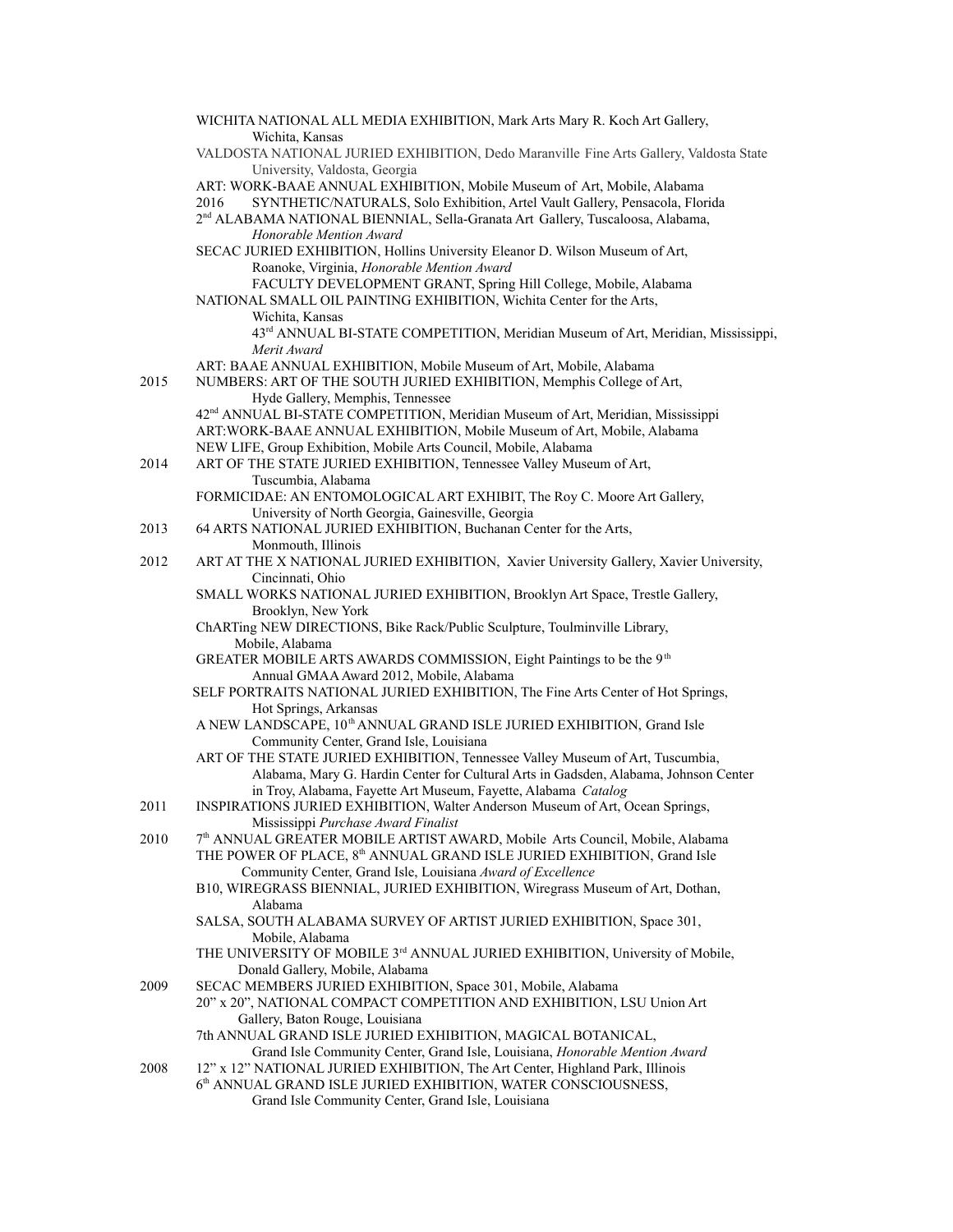| Louisiana Honorable Mention Award<br>9 <sup>th</sup> ANNUAL ENERGEN ART COMPETITION, Birmingham, Alabama<br>1st ANNUAL UNIVERSITY OF MOBILE JURIED ART EXHIBITION, University of Mobile,<br>Mobile, Alabama<br>UNCERTAIN TERRITORY: LOSING LOUISIANA INVITATIONAL EXHIBITION,<br>2007<br>Delgado Community College, New Orleans, Louisiana<br>DRAWING ON ALABAMA JURIED EXHIBITION, Auburn University Biggin Gallery,<br>Auburn, Alabama<br>5 <sup>th</sup> ANNUAL GRAND ISLE JURIED EXHIBITION, VANISHING HORIZONS,<br>Grand Isle Community Center, Grand Isle, Louisiana<br>MOBILE ART ASSOCIATION JURIED EXHIBITION, Space 301, Mobile, Alabama<br>2004<br>SALTLINE BIENNIAL JURIED EXHIBITION, Mobile Museum of Art, Mobile, Alabama<br>2003<br>2002<br>5 <sup>th</sup> ANNUAL ABSTRACTION JURIED EXHIBITION, Period Gallery,<br>Omaha, Nebraska<br>KREFT: RED JURIED EXHIBITION, Kreft Center Gallery, Ann Arbor, Michigan<br>16th ANNUAL POSITIVE/NEGATIVE JURIED EXHIBITION, East Tennessee State University,<br>Johnson City, Tennessee<br>KREFT: RED, Kreft Center Gallery, Ann Arbor, Michigan<br>2001<br>16th POSITIVE NEGATIVE JURIED EXHIBITION, East Tennessee State University, Johnson City,<br>Tennessee<br>RED: COLORS, SYMBOLS & EMOTIONS NATIONAL JURIED EXHIBITION, Gallery 214,<br>2000<br>Montclair, New Jersey<br>FIGURE, FACE & FORM NATIONAL JURIED EXHIBITION, The Fredericksburg Center for<br>1999<br>The Creative Arts, Fredericksburg, Virginia<br>TEXAS NATIONAL '99 JURIED EXHIBITION, Stephen F. Austin State University,<br>Nacogdoches, Texas, Catalog<br>SOUTHERN EXPOSURE JURIED EXHIBITION, Huntsville Art League, Huntsville, Alabama<br>NATIONAL SMALL PAINTING JURIED EXHIBITION, Wichita Center for the Arts,<br>1998 | TWO PERSON EXHIBIT, Loyola University, Dana Center Gallery, New Orleans, Louisiana |
|------------------------------------------------------------------------------------------------------------------------------------------------------------------------------------------------------------------------------------------------------------------------------------------------------------------------------------------------------------------------------------------------------------------------------------------------------------------------------------------------------------------------------------------------------------------------------------------------------------------------------------------------------------------------------------------------------------------------------------------------------------------------------------------------------------------------------------------------------------------------------------------------------------------------------------------------------------------------------------------------------------------------------------------------------------------------------------------------------------------------------------------------------------------------------------------------------------------------------------------------------------------------------------------------------------------------------------------------------------------------------------------------------------------------------------------------------------------------------------------------------------------------------------------------------------------------------------------------------------------------------------------------------------------------------------------------------------------------------------------------------------------|------------------------------------------------------------------------------------|
|                                                                                                                                                                                                                                                                                                                                                                                                                                                                                                                                                                                                                                                                                                                                                                                                                                                                                                                                                                                                                                                                                                                                                                                                                                                                                                                                                                                                                                                                                                                                                                                                                                                                                                                                                                  |                                                                                    |
|                                                                                                                                                                                                                                                                                                                                                                                                                                                                                                                                                                                                                                                                                                                                                                                                                                                                                                                                                                                                                                                                                                                                                                                                                                                                                                                                                                                                                                                                                                                                                                                                                                                                                                                                                                  |                                                                                    |
|                                                                                                                                                                                                                                                                                                                                                                                                                                                                                                                                                                                                                                                                                                                                                                                                                                                                                                                                                                                                                                                                                                                                                                                                                                                                                                                                                                                                                                                                                                                                                                                                                                                                                                                                                                  |                                                                                    |
|                                                                                                                                                                                                                                                                                                                                                                                                                                                                                                                                                                                                                                                                                                                                                                                                                                                                                                                                                                                                                                                                                                                                                                                                                                                                                                                                                                                                                                                                                                                                                                                                                                                                                                                                                                  |                                                                                    |
|                                                                                                                                                                                                                                                                                                                                                                                                                                                                                                                                                                                                                                                                                                                                                                                                                                                                                                                                                                                                                                                                                                                                                                                                                                                                                                                                                                                                                                                                                                                                                                                                                                                                                                                                                                  |                                                                                    |
|                                                                                                                                                                                                                                                                                                                                                                                                                                                                                                                                                                                                                                                                                                                                                                                                                                                                                                                                                                                                                                                                                                                                                                                                                                                                                                                                                                                                                                                                                                                                                                                                                                                                                                                                                                  |                                                                                    |
|                                                                                                                                                                                                                                                                                                                                                                                                                                                                                                                                                                                                                                                                                                                                                                                                                                                                                                                                                                                                                                                                                                                                                                                                                                                                                                                                                                                                                                                                                                                                                                                                                                                                                                                                                                  |                                                                                    |
|                                                                                                                                                                                                                                                                                                                                                                                                                                                                                                                                                                                                                                                                                                                                                                                                                                                                                                                                                                                                                                                                                                                                                                                                                                                                                                                                                                                                                                                                                                                                                                                                                                                                                                                                                                  |                                                                                    |
|                                                                                                                                                                                                                                                                                                                                                                                                                                                                                                                                                                                                                                                                                                                                                                                                                                                                                                                                                                                                                                                                                                                                                                                                                                                                                                                                                                                                                                                                                                                                                                                                                                                                                                                                                                  |                                                                                    |
|                                                                                                                                                                                                                                                                                                                                                                                                                                                                                                                                                                                                                                                                                                                                                                                                                                                                                                                                                                                                                                                                                                                                                                                                                                                                                                                                                                                                                                                                                                                                                                                                                                                                                                                                                                  |                                                                                    |
|                                                                                                                                                                                                                                                                                                                                                                                                                                                                                                                                                                                                                                                                                                                                                                                                                                                                                                                                                                                                                                                                                                                                                                                                                                                                                                                                                                                                                                                                                                                                                                                                                                                                                                                                                                  |                                                                                    |
|                                                                                                                                                                                                                                                                                                                                                                                                                                                                                                                                                                                                                                                                                                                                                                                                                                                                                                                                                                                                                                                                                                                                                                                                                                                                                                                                                                                                                                                                                                                                                                                                                                                                                                                                                                  |                                                                                    |
|                                                                                                                                                                                                                                                                                                                                                                                                                                                                                                                                                                                                                                                                                                                                                                                                                                                                                                                                                                                                                                                                                                                                                                                                                                                                                                                                                                                                                                                                                                                                                                                                                                                                                                                                                                  |                                                                                    |
|                                                                                                                                                                                                                                                                                                                                                                                                                                                                                                                                                                                                                                                                                                                                                                                                                                                                                                                                                                                                                                                                                                                                                                                                                                                                                                                                                                                                                                                                                                                                                                                                                                                                                                                                                                  |                                                                                    |
|                                                                                                                                                                                                                                                                                                                                                                                                                                                                                                                                                                                                                                                                                                                                                                                                                                                                                                                                                                                                                                                                                                                                                                                                                                                                                                                                                                                                                                                                                                                                                                                                                                                                                                                                                                  |                                                                                    |
|                                                                                                                                                                                                                                                                                                                                                                                                                                                                                                                                                                                                                                                                                                                                                                                                                                                                                                                                                                                                                                                                                                                                                                                                                                                                                                                                                                                                                                                                                                                                                                                                                                                                                                                                                                  |                                                                                    |
|                                                                                                                                                                                                                                                                                                                                                                                                                                                                                                                                                                                                                                                                                                                                                                                                                                                                                                                                                                                                                                                                                                                                                                                                                                                                                                                                                                                                                                                                                                                                                                                                                                                                                                                                                                  |                                                                                    |
|                                                                                                                                                                                                                                                                                                                                                                                                                                                                                                                                                                                                                                                                                                                                                                                                                                                                                                                                                                                                                                                                                                                                                                                                                                                                                                                                                                                                                                                                                                                                                                                                                                                                                                                                                                  |                                                                                    |
|                                                                                                                                                                                                                                                                                                                                                                                                                                                                                                                                                                                                                                                                                                                                                                                                                                                                                                                                                                                                                                                                                                                                                                                                                                                                                                                                                                                                                                                                                                                                                                                                                                                                                                                                                                  |                                                                                    |
|                                                                                                                                                                                                                                                                                                                                                                                                                                                                                                                                                                                                                                                                                                                                                                                                                                                                                                                                                                                                                                                                                                                                                                                                                                                                                                                                                                                                                                                                                                                                                                                                                                                                                                                                                                  |                                                                                    |
|                                                                                                                                                                                                                                                                                                                                                                                                                                                                                                                                                                                                                                                                                                                                                                                                                                                                                                                                                                                                                                                                                                                                                                                                                                                                                                                                                                                                                                                                                                                                                                                                                                                                                                                                                                  |                                                                                    |
|                                                                                                                                                                                                                                                                                                                                                                                                                                                                                                                                                                                                                                                                                                                                                                                                                                                                                                                                                                                                                                                                                                                                                                                                                                                                                                                                                                                                                                                                                                                                                                                                                                                                                                                                                                  |                                                                                    |
|                                                                                                                                                                                                                                                                                                                                                                                                                                                                                                                                                                                                                                                                                                                                                                                                                                                                                                                                                                                                                                                                                                                                                                                                                                                                                                                                                                                                                                                                                                                                                                                                                                                                                                                                                                  |                                                                                    |
|                                                                                                                                                                                                                                                                                                                                                                                                                                                                                                                                                                                                                                                                                                                                                                                                                                                                                                                                                                                                                                                                                                                                                                                                                                                                                                                                                                                                                                                                                                                                                                                                                                                                                                                                                                  |                                                                                    |
|                                                                                                                                                                                                                                                                                                                                                                                                                                                                                                                                                                                                                                                                                                                                                                                                                                                                                                                                                                                                                                                                                                                                                                                                                                                                                                                                                                                                                                                                                                                                                                                                                                                                                                                                                                  |                                                                                    |
|                                                                                                                                                                                                                                                                                                                                                                                                                                                                                                                                                                                                                                                                                                                                                                                                                                                                                                                                                                                                                                                                                                                                                                                                                                                                                                                                                                                                                                                                                                                                                                                                                                                                                                                                                                  |                                                                                    |
|                                                                                                                                                                                                                                                                                                                                                                                                                                                                                                                                                                                                                                                                                                                                                                                                                                                                                                                                                                                                                                                                                                                                                                                                                                                                                                                                                                                                                                                                                                                                                                                                                                                                                                                                                                  |                                                                                    |
|                                                                                                                                                                                                                                                                                                                                                                                                                                                                                                                                                                                                                                                                                                                                                                                                                                                                                                                                                                                                                                                                                                                                                                                                                                                                                                                                                                                                                                                                                                                                                                                                                                                                                                                                                                  |                                                                                    |
| Wichita, Kansas<br>FRAMELESS: WORKS ON PAPER NATIONAL JURIED EXHIBITION, Southeastern                                                                                                                                                                                                                                                                                                                                                                                                                                                                                                                                                                                                                                                                                                                                                                                                                                                                                                                                                                                                                                                                                                                                                                                                                                                                                                                                                                                                                                                                                                                                                                                                                                                                            |                                                                                    |
| Community College, Whiteville, North Carolina, Catalog                                                                                                                                                                                                                                                                                                                                                                                                                                                                                                                                                                                                                                                                                                                                                                                                                                                                                                                                                                                                                                                                                                                                                                                                                                                                                                                                                                                                                                                                                                                                                                                                                                                                                                           |                                                                                    |
| MERIDIAN BI-STATE COMPETITION, Meridian Museum of Art, Meridian, Mississippi                                                                                                                                                                                                                                                                                                                                                                                                                                                                                                                                                                                                                                                                                                                                                                                                                                                                                                                                                                                                                                                                                                                                                                                                                                                                                                                                                                                                                                                                                                                                                                                                                                                                                     |                                                                                    |
| FRED WELL'S 21 <sup>st</sup> NATIONAL JURIED ART EXHIBITION, Weslyn University,<br>1997                                                                                                                                                                                                                                                                                                                                                                                                                                                                                                                                                                                                                                                                                                                                                                                                                                                                                                                                                                                                                                                                                                                                                                                                                                                                                                                                                                                                                                                                                                                                                                                                                                                                          |                                                                                    |
| Lincoln, Nebraska                                                                                                                                                                                                                                                                                                                                                                                                                                                                                                                                                                                                                                                                                                                                                                                                                                                                                                                                                                                                                                                                                                                                                                                                                                                                                                                                                                                                                                                                                                                                                                                                                                                                                                                                                |                                                                                    |
| WATERCOLOR AND GRAPHICS SOCIETY JURIED SHOW, The Mobile Museum of                                                                                                                                                                                                                                                                                                                                                                                                                                                                                                                                                                                                                                                                                                                                                                                                                                                                                                                                                                                                                                                                                                                                                                                                                                                                                                                                                                                                                                                                                                                                                                                                                                                                                                |                                                                                    |
| Art, Mobile, Alabama, Honorable Mention Graphics                                                                                                                                                                                                                                                                                                                                                                                                                                                                                                                                                                                                                                                                                                                                                                                                                                                                                                                                                                                                                                                                                                                                                                                                                                                                                                                                                                                                                                                                                                                                                                                                                                                                                                                 |                                                                                    |
| BEST OF MOBILE, Juried Exhibition, The Mobile Museum of Art, Mobile, Alabama                                                                                                                                                                                                                                                                                                                                                                                                                                                                                                                                                                                                                                                                                                                                                                                                                                                                                                                                                                                                                                                                                                                                                                                                                                                                                                                                                                                                                                                                                                                                                                                                                                                                                     |                                                                                    |
| WATERCOLOR AND GRAPHICS SOCIETY JURIED SHOW, The Mobile Museum of Art,<br>1996                                                                                                                                                                                                                                                                                                                                                                                                                                                                                                                                                                                                                                                                                                                                                                                                                                                                                                                                                                                                                                                                                                                                                                                                                                                                                                                                                                                                                                                                                                                                                                                                                                                                                   |                                                                                    |
| Mobile, Alabama, Mobile Museum of Art Purchase Award                                                                                                                                                                                                                                                                                                                                                                                                                                                                                                                                                                                                                                                                                                                                                                                                                                                                                                                                                                                                                                                                                                                                                                                                                                                                                                                                                                                                                                                                                                                                                                                                                                                                                                             |                                                                                    |
| MERIDIAN BI-STATE JURIED COMPETITION, Meridian Museum of Art,                                                                                                                                                                                                                                                                                                                                                                                                                                                                                                                                                                                                                                                                                                                                                                                                                                                                                                                                                                                                                                                                                                                                                                                                                                                                                                                                                                                                                                                                                                                                                                                                                                                                                                    |                                                                                    |
| Meridian, Mississippi                                                                                                                                                                                                                                                                                                                                                                                                                                                                                                                                                                                                                                                                                                                                                                                                                                                                                                                                                                                                                                                                                                                                                                                                                                                                                                                                                                                                                                                                                                                                                                                                                                                                                                                                            |                                                                                    |
| 11 <sup>th</sup> ANNUAL MAGIC CITY ART CONNECTION, Birmingham, Alabama, Purchase Awards<br>1994                                                                                                                                                                                                                                                                                                                                                                                                                                                                                                                                                                                                                                                                                                                                                                                                                                                                                                                                                                                                                                                                                                                                                                                                                                                                                                                                                                                                                                                                                                                                                                                                                                                                  |                                                                                    |
| 1993<br>MERIDIAN BI-STATE JURIED COMPETITION, Meridian Museum of Art,                                                                                                                                                                                                                                                                                                                                                                                                                                                                                                                                                                                                                                                                                                                                                                                                                                                                                                                                                                                                                                                                                                                                                                                                                                                                                                                                                                                                                                                                                                                                                                                                                                                                                            |                                                                                    |
| Meridian, Mississippi                                                                                                                                                                                                                                                                                                                                                                                                                                                                                                                                                                                                                                                                                                                                                                                                                                                                                                                                                                                                                                                                                                                                                                                                                                                                                                                                                                                                                                                                                                                                                                                                                                                                                                                                            |                                                                                    |
| NORTH GEORGIA NATIONAL DRAWING JURIED EXHIBITION, North Georgia College,<br>1992                                                                                                                                                                                                                                                                                                                                                                                                                                                                                                                                                                                                                                                                                                                                                                                                                                                                                                                                                                                                                                                                                                                                                                                                                                                                                                                                                                                                                                                                                                                                                                                                                                                                                 |                                                                                    |
| Dahlonega, Georgia                                                                                                                                                                                                                                                                                                                                                                                                                                                                                                                                                                                                                                                                                                                                                                                                                                                                                                                                                                                                                                                                                                                                                                                                                                                                                                                                                                                                                                                                                                                                                                                                                                                                                                                                               |                                                                                    |
| ART WAVE JURIED EXHIBITION, Mississippi Museum of Art - Gulf Coast,<br>Biloxi, Mississippi                                                                                                                                                                                                                                                                                                                                                                                                                                                                                                                                                                                                                                                                                                                                                                                                                                                                                                                                                                                                                                                                                                                                                                                                                                                                                                                                                                                                                                                                                                                                                                                                                                                                       |                                                                                    |
| ART WITH A SOUTHERN DRAWL JURIED EXHIBITION, University of Mobile,                                                                                                                                                                                                                                                                                                                                                                                                                                                                                                                                                                                                                                                                                                                                                                                                                                                                                                                                                                                                                                                                                                                                                                                                                                                                                                                                                                                                                                                                                                                                                                                                                                                                                               |                                                                                    |
|                                                                                                                                                                                                                                                                                                                                                                                                                                                                                                                                                                                                                                                                                                                                                                                                                                                                                                                                                                                                                                                                                                                                                                                                                                                                                                                                                                                                                                                                                                                                                                                                                                                                                                                                                                  |                                                                                    |
|                                                                                                                                                                                                                                                                                                                                                                                                                                                                                                                                                                                                                                                                                                                                                                                                                                                                                                                                                                                                                                                                                                                                                                                                                                                                                                                                                                                                                                                                                                                                                                                                                                                                                                                                                                  |                                                                                    |
| Mobile, Alabama                                                                                                                                                                                                                                                                                                                                                                                                                                                                                                                                                                                                                                                                                                                                                                                                                                                                                                                                                                                                                                                                                                                                                                                                                                                                                                                                                                                                                                                                                                                                                                                                                                                                                                                                                  |                                                                                    |
| 1991<br>WATERCOLOR AND GRAPHICS SOCIETY JURIED SHOW, The Mobile Museum of Art,                                                                                                                                                                                                                                                                                                                                                                                                                                                                                                                                                                                                                                                                                                                                                                                                                                                                                                                                                                                                                                                                                                                                                                                                                                                                                                                                                                                                                                                                                                                                                                                                                                                                                   |                                                                                    |
| Mobile, Alabama, Third Place Graphics<br>1990                                                                                                                                                                                                                                                                                                                                                                                                                                                                                                                                                                                                                                                                                                                                                                                                                                                                                                                                                                                                                                                                                                                                                                                                                                                                                                                                                                                                                                                                                                                                                                                                                                                                                                                    |                                                                                    |
| ART AND THE ALABAMA WOMAN JURIED EXHIBITION, University of Mobile,<br>Mobile, Alabama                                                                                                                                                                                                                                                                                                                                                                                                                                                                                                                                                                                                                                                                                                                                                                                                                                                                                                                                                                                                                                                                                                                                                                                                                                                                                                                                                                                                                                                                                                                                                                                                                                                                            |                                                                                    |
| 28 <sup>th</sup> ANNUAL TRI-STATE JURIED EXHIBITION, Lamar University, Beaumont, Texas<br>1989                                                                                                                                                                                                                                                                                                                                                                                                                                                                                                                                                                                                                                                                                                                                                                                                                                                                                                                                                                                                                                                                                                                                                                                                                                                                                                                                                                                                                                                                                                                                                                                                                                                                   |                                                                                    |
| 10 <sup>th</sup> ANNUAL PAPER IN PARTICULAR NATIONAL JURIED EXHIBITION,                                                                                                                                                                                                                                                                                                                                                                                                                                                                                                                                                                                                                                                                                                                                                                                                                                                                                                                                                                                                                                                                                                                                                                                                                                                                                                                                                                                                                                                                                                                                                                                                                                                                                          |                                                                                    |
| Columbia, Missouri                                                                                                                                                                                                                                                                                                                                                                                                                                                                                                                                                                                                                                                                                                                                                                                                                                                                                                                                                                                                                                                                                                                                                                                                                                                                                                                                                                                                                                                                                                                                                                                                                                                                                                                                               |                                                                                    |
| NORTHEAST MISSOURI STATE NATIONAL JURIED EXHIBITION, Northeast Missouri<br>State, Kirksville, Missouri                                                                                                                                                                                                                                                                                                                                                                                                                                                                                                                                                                                                                                                                                                                                                                                                                                                                                                                                                                                                                                                                                                                                                                                                                                                                                                                                                                                                                                                                                                                                                                                                                                                           |                                                                                    |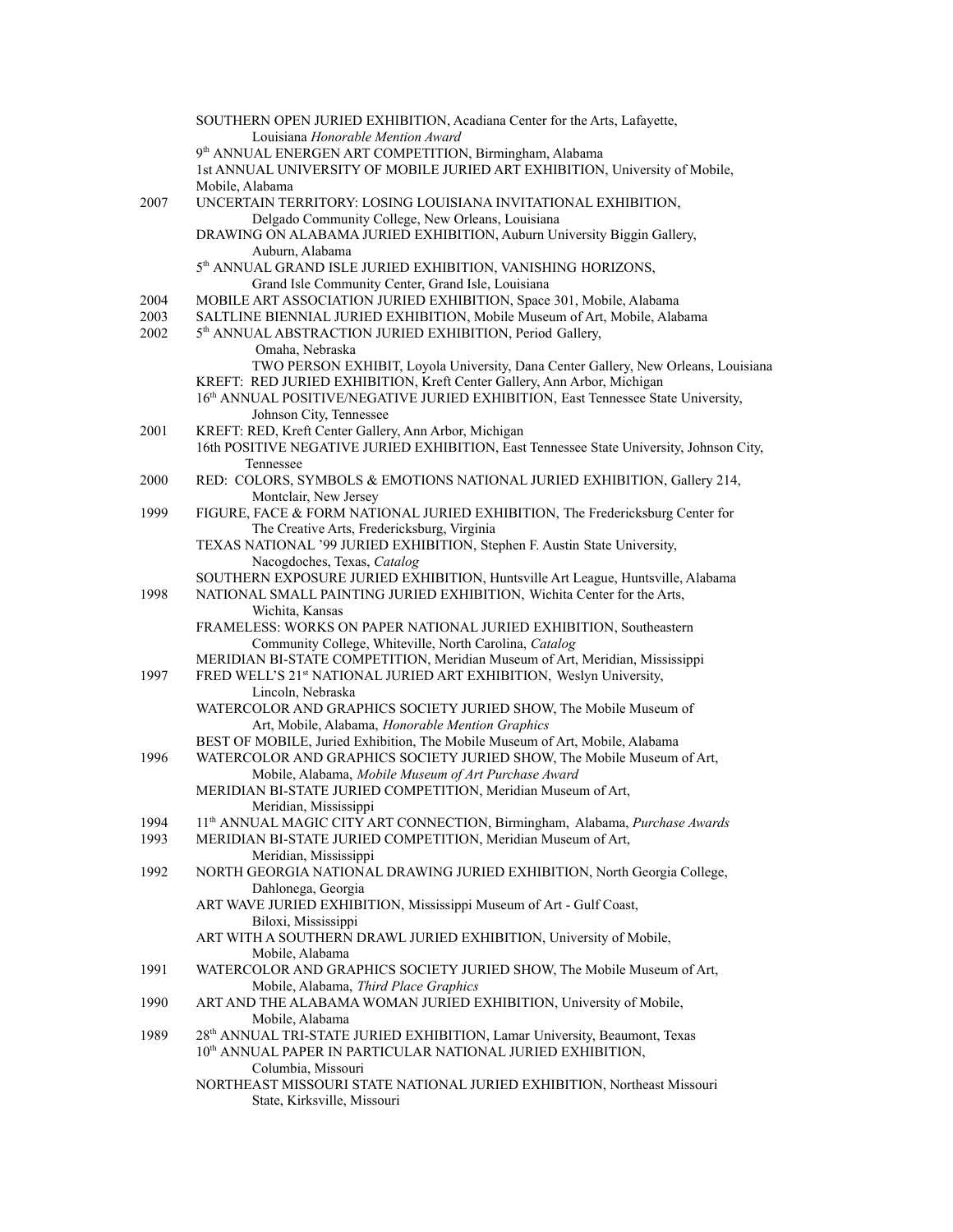## **INVITATIONAL EXHIBITIONS**

| 2019 | GOVERNMENT PLAZA GALLERY GROUP EXHIBITION, Curated by the Mobile Museum                                                           |
|------|-----------------------------------------------------------------------------------------------------------------------------------|
|      | of Art, Mobile, AL                                                                                                                |
| 2018 | GULF COAST CONTEMPORARY: SELECTED WORKS FROM ARTISTS IN LOWER ALABAMA,                                                            |
|      | Tennessee Valley Museum of Art, Tuscumbia, Alabama                                                                                |
|      | DO IT INVITATIONAL EXHIBITION, Mobile Museum of Art, Mobile, Alabama                                                              |
| 2017 | PLACES: REAL AND IMAGINED INVITATIONAL EXHIBITION, Sway Downtown,                                                                 |
|      | Mobile, Alabama                                                                                                                   |
|      | NATURAL RESPONSE, The University of South Alabama Visual Arts Gallery, Mobile, Alabama                                            |
|      | FEAR and MESS OF ASSUMPTION, GULF ARTSPACE REPRISE, Eastern Shore Art Center,                                                     |
| 2014 | Fairhope, Alabama                                                                                                                 |
|      | PAST AND PRESENT: ALABAMA ART FROM THE MOBILE MUSEUM OF ART<br>PERMANENT COLLECTION, The Georgine Clarke Alabama Artists Gallery, |
|      | Montgomery, Alabama                                                                                                               |
|      | LUNA/WINGS, Two-Person Exhibition, Sibley Gallery, New Orleans, Louisiana                                                         |
|      | GROUP EXHIBITION, Sibley Gallery, New Orleans, Louisiana                                                                          |
| 2013 | LUNA/WINGS, Two-Person Exhibition, Alabama School of Math and Science Gallery,                                                    |
|      | Mobile, Alabama                                                                                                                   |
|      | 1 x 4: ANALOGY, University of South Alabama Visual Arts Gallery, Alabama School of Math                                           |
|      | and Science Gallery, Mobile, Alabama                                                                                              |
|      | SOUTHERN ILLINOIS UNIVERSITY INVITATIONAL MINI PRINT EXCHANGE,                                                                    |
|      | Carbondale, Illinois                                                                                                              |
| 2012 | DUETS, Loyola University Collins C. Diboll Art Gallery, New Orleans, Louisiana                                                    |
|      | 1 x 4: ARTACOPIA, University of South Alabama Visual Arts Gallery, Mobile, Alabama                                                |
| 2011 | ART IN BLOOM, New Orleans Museum of Art, New Orleans, Louisiana                                                                   |
|      | ALABAMA'S FINEST EXHIBITION, Gadsden Museum of Art, Gadsden, Alabama                                                              |
|      | FACULTY EXHIBITION, Spring Hill College, Eichold Gallery, Mobile, Alabama                                                         |
| 2010 | LOCAL ARTISTS OF MOBILE EXHIBITION, Organized by the Mobile Museum of Art,                                                        |
|      | City of Mobile Mayor's Office, Mobile, Alabama                                                                                    |
|      | COLOR, IMAGE & SURFACE THREE PERSON EXHIBITION, Paper Wasp Gallery, Mobile,                                                       |
|      | Alabama                                                                                                                           |
|      | GulfNOW, Art Off Centre, Mobile, Alabama                                                                                          |
| 2009 | PORTRAIT, Loyola University Collins C. Diboll Art Gallery, New                                                                    |
|      | Orleans, Louisiana                                                                                                                |
|      | PASSION/PROFESSION, Eastern Shore Art Center, Fairhope, Alabama                                                                   |
| 2006 | MADE IN MOBILE INVITATIONAL EXHIBITION, Loyola University Collins C.                                                              |
|      | Diboll Gallery, New Orleans, Louisiana Catalog                                                                                    |
|      | LOCAL ARTISTS OF MOBILE EXHIBITION, Organized by the Mobile Museum of Art,                                                        |
|      | City of Mobile Mayor's Office, Mobile, Alabama                                                                                    |
| 2005 | FACULTY EXHIBITION, University of South Alabama, Mobile, Alabama                                                                  |
| 2004 | BOTANICAL, Art Off Centre, Mobile, Alabama                                                                                        |
|      | THE ART OF TEACHING, Mobile Museum of Art, Mobile, Alabama                                                                        |
|      | PURPLE INVITATIONAL, Space 301, Mobile, Alabama                                                                                   |
| 2003 | CEREBRATION, Art Off Centre, Mobile, Alabama                                                                                      |
|      | SOUTHERN CURRENT INVITATIONAL EXHIBITION, Space 301,<br>Mobile, Alabama Catalog                                                   |
|      | PLAY, Gulf Art Space, Fairhope, Alabama                                                                                           |
|      | TOSSED SALAD INVITATIONAL EXHIBITION, Mobile Museum of Art, Mobile, Alabama                                                       |
|      | SWAMP INVITATIONAL EXHIBITION, Summit Gallery, Fairhope, Alabama                                                                  |
|      | FACULTY EXHIBITION, University of South Alabama, Mobile, Alabama                                                                  |
| 2002 | BLUE INVITATIONAL EXHIBITION, Gulf Art Space, Fairhope, Alabama                                                                   |
|      | BLUE 2, First Night Mobile, Mobile, Alabama                                                                                       |
|      | FROM THE HEART, Gulf Art Space, Fairhope, Alabama                                                                                 |
|      | UMBRELLAS, First Night Mobile, Alabama                                                                                            |
|      | ME, MYSELF AND I INVITATIONAL EXHIBITION, Gulf Art Space, Fairhope, Alabama                                                       |
|      | WINDOWS ON ALABAMA: ARTISTS OF MOBILE INVITATIONAL EXHIBITION, Alabama State                                                      |
|      | Council on the Arts, Montgomery, Alabama                                                                                          |
|      | NEW ART, Gulf Art Space, Fairhope, Alabama                                                                                        |
|      | FACULTY EXHIBITION, Spring Hill College Eichold Gallery, Mobile, Alabama                                                          |
| 2001 | TWO PERSON EXHIBIT, Loyola University, Dana Center Gallery, New Orleans, Louisiana                                                |
|      | WINDOWS ON ALABAMA: ARTISTS OF MOBILE, Alabama State Council on the Arts, Montgomery,                                             |
|      |                                                                                                                                   |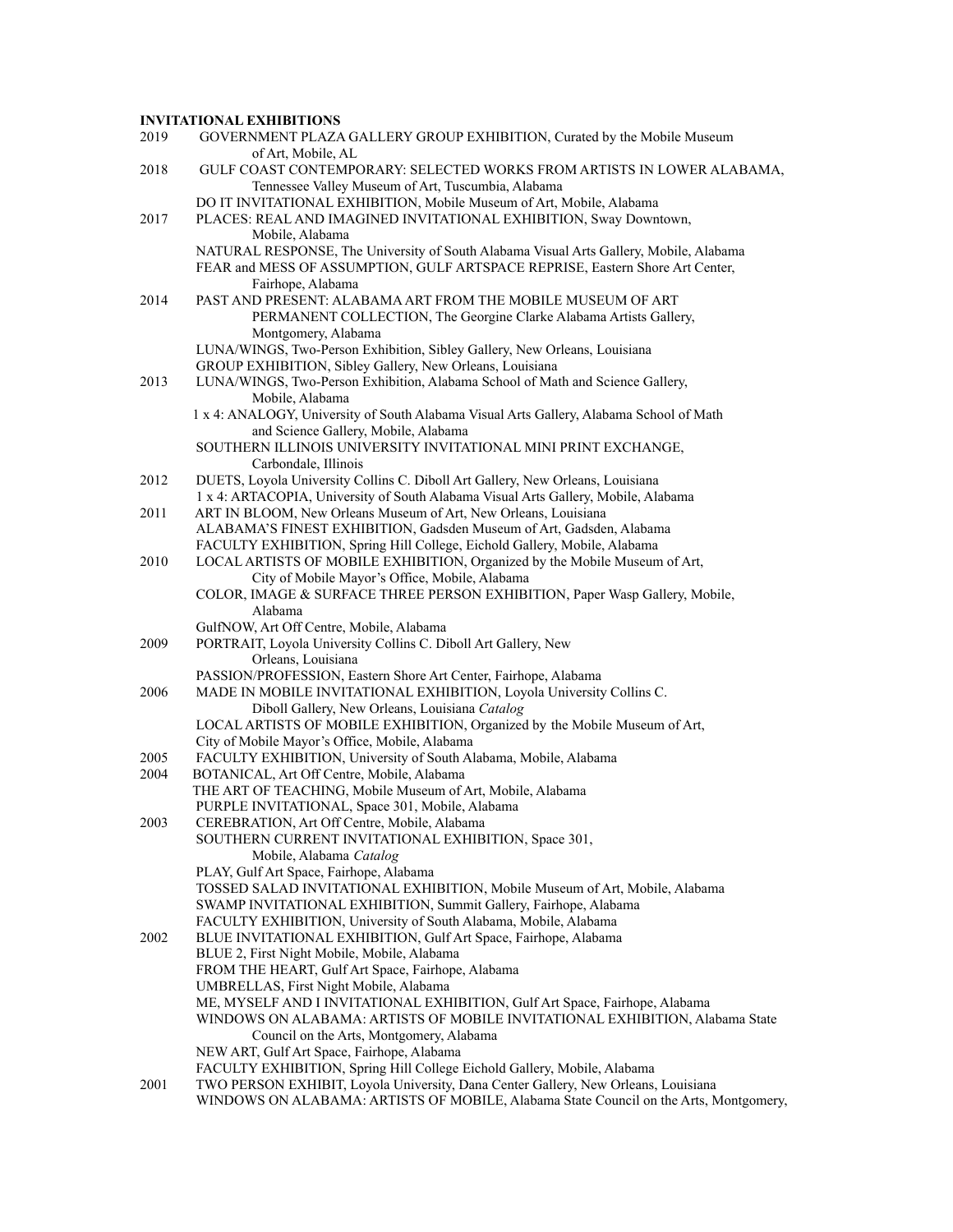|                                          | Alabama                                                                             |  |  |  |
|------------------------------------------|-------------------------------------------------------------------------------------|--|--|--|
|                                          | ME, MYSELF & I, Gulf Art Space, Fairhope, Alabama                                   |  |  |  |
|                                          | FACULTY EXHIBITION, Spring Hill College, Eichold Gallery, Mobile, Alabama           |  |  |  |
|                                          | NEW ART, Gulf Art Space, Fairhope, Alabama                                          |  |  |  |
| 2000                                     | FIGURES, LAND & DREAMS, Three-Person Exhibition, Lyda Rose Gallery,                 |  |  |  |
|                                          | Birmingham, Alabama                                                                 |  |  |  |
|                                          | MADE IN MOBILE, Mobile Museum of Art, Downtown Gallery, Mobile, Alabama             |  |  |  |
|                                          | 2 INSTALL, First Night Mobile 2001, Mobile, Alabama                                 |  |  |  |
|                                          | TUBES, 6 St. Joseph St., First Night Mobile 2001, Mobile, Alabama                   |  |  |  |
|                                          | 21st CENTURY ART FOR A 21st CENTURY MOBILE, Mobile Museum of Art, Downtown          |  |  |  |
|                                          | Gallery, Mobile, Alabama                                                            |  |  |  |
| 1999                                     | COMPARATIVE DISSIMILITUDE, Two-Person Exhibition, Eastern Shore Art Center,         |  |  |  |
|                                          | Whiting Gallery, Fairhope, Alabama                                                  |  |  |  |
|                                          | LOOKING SOUTH: ACQUISITIONS FROM THE MUSEUMS REGIONAL COLLECTIONS,                  |  |  |  |
|                                          | Mobile Museum of Art, Downtown Gallery, Mobile, Alabama                             |  |  |  |
|                                          | OPTICAL DUETS, Mobile Museum of Art, Mobile, Alabama                                |  |  |  |
|                                          | 21st CENTURY ART FOR A 21st CENTURY MOBILE, 401 Dauphin St., Mobile, Alabama        |  |  |  |
|                                          | ORBS AND BOXES EXHIBITION, 6 St. Joseph St. Space, Mobile, Alabama                  |  |  |  |
|                                          | BLACK & WHITE ART, Spring Hill College Eichold Gallery, Mobile, Alabama             |  |  |  |
|                                          | 13 COLORS, Spring Hill College Eichold Gallery, Mobile, Alabama                     |  |  |  |
|                                          | BEST OF MOBILE, The Mobile Museum of Art, Mobile, Alabama                           |  |  |  |
| 1998                                     | TEACHING ART: INVITATIONAL REGIONAL EXHIBITION, Columbus Museum of Art,             |  |  |  |
|                                          | Columbus, Georgia, Catalog                                                          |  |  |  |
|                                          | CONTEMPORARY AMERICAN DRAWINGS FROM THE PERMANENT COLLECTION,                       |  |  |  |
|                                          | The Mobile Museum of Art, Mobile, Alabama                                           |  |  |  |
|                                          | FACULTY EXHIBITION, University of South Alabama Townhouse Gallery, Mobile, Alabama  |  |  |  |
|                                          | SOUP TO ART, The Mobile Museum of Art, Mobile, Alabama                              |  |  |  |
|                                          | GROUP EXHIBITION, Lyda Rose Gallery, Birmingham, Alabama                            |  |  |  |
|                                          | ORBS INSTALLATION, 201 Dauphin Street, Mobile, Alabama                              |  |  |  |
|                                          | DIPTYCHS, Mobile Government Plaza, Mobile, Alabama                                  |  |  |  |
|                                          | CHAIR-ITY IV, A CHAIR-I-TABLE EVENT, Mobile Museum of Art, Mobile, Alabama          |  |  |  |
| 1997                                     | TWO-PERSON EXHIBITION, Spring Hill College, Mobile, Alabama                         |  |  |  |
|                                          | RESOLUTION ENVIRONMENT, A Visual Arts Installation, First Night Mobile '98,         |  |  |  |
|                                          | Mobile, Alabama                                                                     |  |  |  |
|                                          | CHAIR-ITY III, Mobile Museum of Art, Mobile, Alabama                                |  |  |  |
| 1996                                     | BEST OF MOBILE, The Mobile Museum of Art, Mobile, Alabama                           |  |  |  |
|                                          | FACULTY EXHIBITION, University of South Alabama, Townhouse Gallery, Mobile, Alabama |  |  |  |
| 1995                                     | RECENT PAINT, RECENT PAINTING, Two Person Exhibition Historic Home,                 |  |  |  |
|                                          | Mobile, Alabama                                                                     |  |  |  |
|                                          | FACULTY EXHIBITION, University of South Alabama Townhouse Gallery, Mobile, Alabama  |  |  |  |
|                                          | CHAIR-ITY II, Mobile Museum of Art, Mobile, Alabama                                 |  |  |  |
| 1994                                     | BEST OF MOBILE, The Mobile Museum of Art, Mobile, Alabama                           |  |  |  |
|                                          | CHAIR-ITY I, Mobile Museum of Art, Mobile, Alabama                                  |  |  |  |
| 1993                                     | BEST OF MOBILE, The Mobile Museum of Art, Mobile, Alabama                           |  |  |  |
| 1992                                     | BEST OF MOBILE, The Mobile Museum of Art, Mobile, Alabama                           |  |  |  |
| 1991                                     | SEVEN CONTEMPORARY ARTISTS, First Night Mobile,                                     |  |  |  |
|                                          | Mobile, Alabama                                                                     |  |  |  |
|                                          | FACULTY EXHIBITION, University of South Alabama Townhouse Gallery, Mobile, Alabama  |  |  |  |
|                                          | BEST OF MOBILE, The Mobile Museum of Art, Mobile, Alabama                           |  |  |  |
| 1990                                     | SOUTHERN WOMEN ARTISTS, Mississippi State University, Starkville, Mississippi       |  |  |  |
| 1989                                     | 25th ANNIVERSARY ALUMNI EXHIBITION, University of South Alabama, Townhouse          |  |  |  |
|                                          | Gallery, Mobile, Alabama                                                            |  |  |  |
|                                          | KAPPA PI ART EXHIBITION, University of Mississippi, Oxford, Mississippi,            |  |  |  |
|                                          | <b>First Place</b>                                                                  |  |  |  |
|                                          | GRADUATE STUDENT EXHIBITION, University of Mississippi, Oxford, Mississippi,        |  |  |  |
|                                          | Judge's Choice Award                                                                |  |  |  |
| PROFESSIONAL/COMMUNITY ACTIVITIES/GRANTS |                                                                                     |  |  |  |
|                                          | Virtual Visiting Artist, University of North Carolina Pembroke, 2021                |  |  |  |
|                                          | Visiting Artist, University of Alabama, Tuscaloosa, Alabama 2016                    |  |  |  |
|                                          | Southeastern College Art Conference, Roanoke, Virginia, 2016                        |  |  |  |
|                                          | Presenter, Southeastern College Art Conference, Pittsburg, Pennsylvania, 2015       |  |  |  |